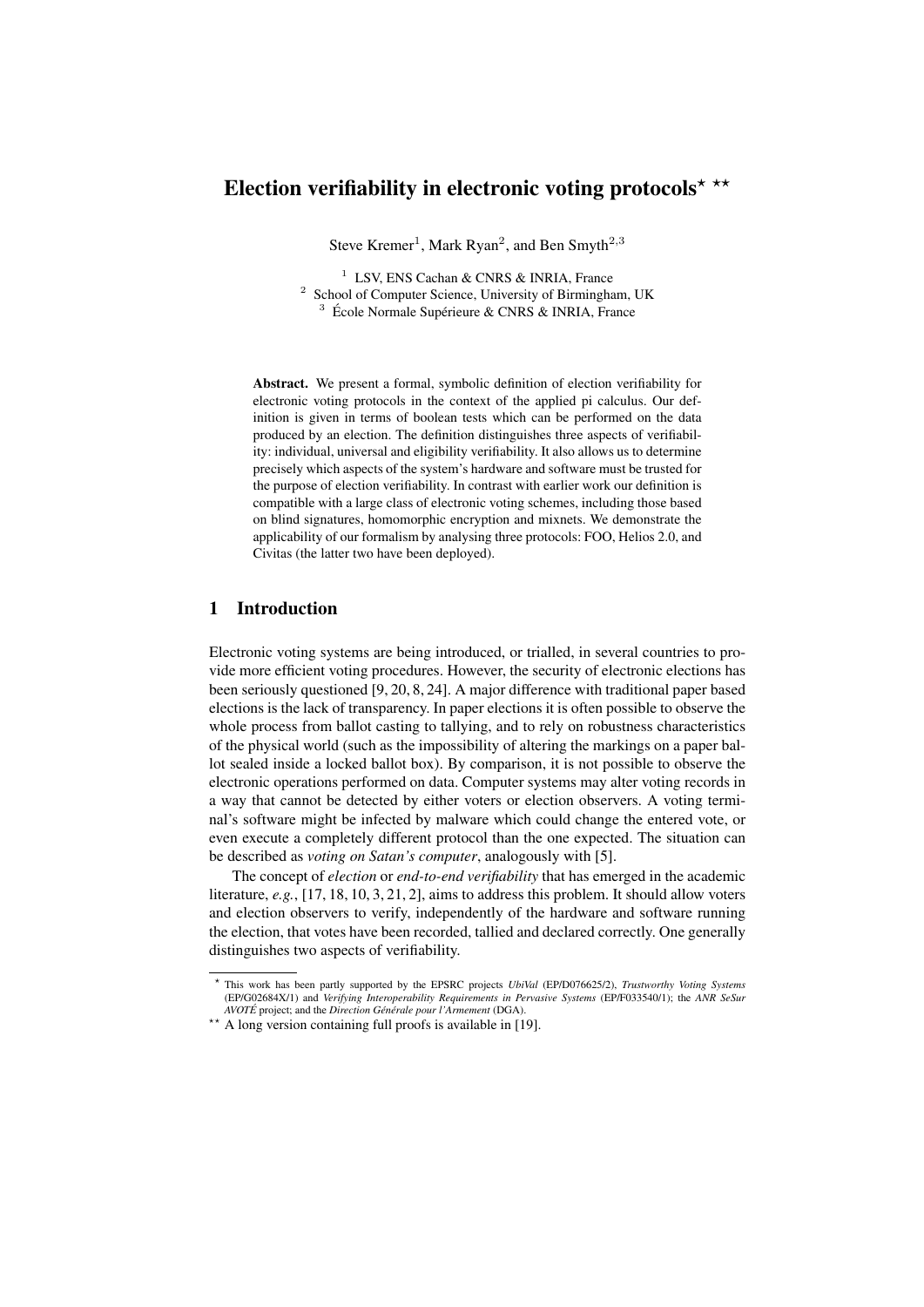- *Individual verifiability:* a voter can check that her own ballot is included in the election's bulletin board.
- *Universal verifiability:* anyone can check that the election outcome corresponds to the ballots published on the bulletin board.

We identify another aspect that is sometimes included in universal verifiability.

– *Eligibility verifiability:* anyone can check that each vote in the election outcome was cast by a registered voter and there is at most one vote per voter.

We explicitly distinguish eligibility verifiability as a distinct property.

Our contribution. We present a definition of election verifiability which captures the three desirable aspects. We model voting protocols in the applied pi calculus and formalise verifiability as a triple of boolean tests  $\Phi^{IV}, \Phi^{UV}, \Phi^{EV}$  which are required to satisfy several conditions on all possible executions of the protocol.  $\Phi^{IV}$  is intended to be checked by the individual voter who instantiates the test with her private information (*e.g.*, her vote and data derived during the execution of the protocol) and the public information available on the bulletin board.  $\Phi^{UV}$  and  $\Phi^{EV}$  can be checked by any external observer and only rely on public information, *i.e.*, the contents of the bulletin board.

The consideration of eligibility verifiability is particularly interesting as it provides an assurance that the election outcome corresponds to votes legitimately cast and hence provides a mechanism to detect ballot stuffing. We note that this property has been largely neglected in previous work and our earlier work [22] only provided limited scope for.

A further interesting aspect of our work is the clear identification of which parts of the voting system need to be trusted to achieve verifiability. As it is not reasonable to assume voting systems behave correctly we only model the parts of the protocol that we need to trust for the purpose of verifiability; all the remaining parts of the system will be controlled by the adversarial environment. Ideally, such a process would only model the interaction between a *voter* and the voting terminal; *that is, the messages input by the voter*. In particular, the voter should not need to trust the election hardware or software. However, achieving absolute verifiability in this context is difficult and protocols often need to trust some parts of the voting software or some administrators. Such trust assumptions are motivated by the fact that parts of a protocol can be audited, or can be executed in a distributed manner amongst several different election officials. For instance, in Helios 2.0 [3], the ballot construction can be audited using a cast-oraudit mechanism. Whether trust assumptions are reasonable depends on the context of the given election, but our work makes them explicit.

Tests  $\Phi^{IV}$ ,  $\Phi^{UV}$  and  $\Phi^{EV}$  are assumed to be verified in a trusted environment (if a test is checked by malicious software that always evaluates the test to hold, it is useless). However, the verification of these tests, unlike the election, can be repeated on different machines, using different software, provided by different stakeholders of the election. Another possibility to avoid this issue would be to have tests which are human-verifiable as discussed in [2, Chapter 5].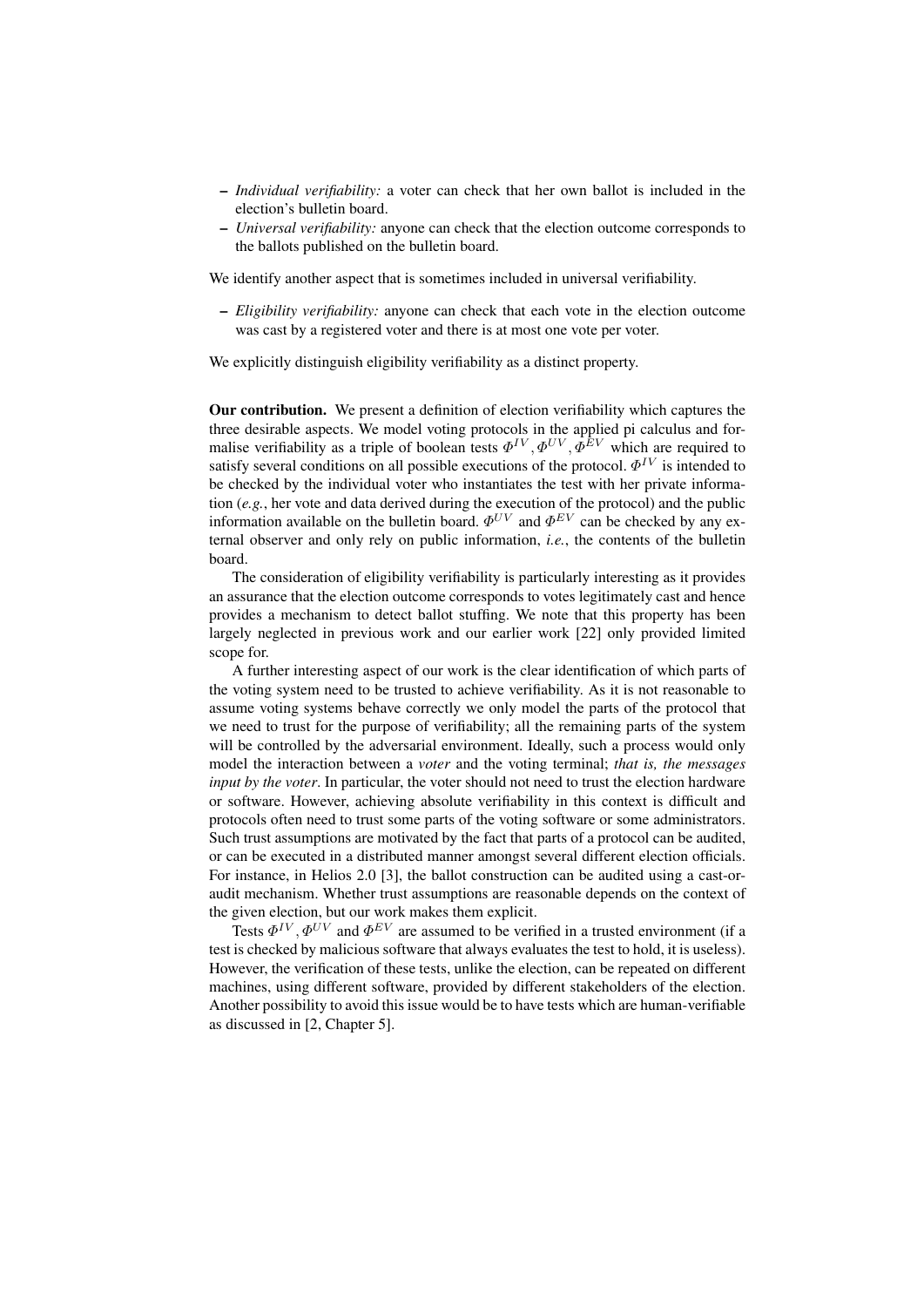We apply our definition on three case studies: the protocol by Fujioka *et al.* [15]; the Helios 2.0 protocol [4] which was effectively used in recent university elections in Belgium; and the protocol by Juels *et al.* [18], which has been implemented by Clarkson *et al.* as Civitas [13, 12]. This demonstrates that our definition is suitable for a large class of protocols; including schemes based on mixnets, homomorphic encryption and blind signatures. (In contrast, our preliminary work presented in [22] only considers blind signature schemes.) We also notice that Helios 2.0 does not guarantee eligibility verifiability and is vulnerable to ballot stuffing by dishonest administrators.

Related work. Juels *et al.* [17, 18] present a definition of universal verifiability in the provable security model. Their definition assumes voting protocols produce noninteractive zero-knowledge proofs demonstrating the correctness of tallying. Here we consider definitions in a symbolic model. Universal verifiability was also studied by Chevallier-Mames *et al.* [11]. They show an incompatibility result: protocols cannot satisfy verifiability and vote privacy in an unconditional way (without relying on computational assumptions). But as witnessed by [17, 18], weaker versions of these properties can hold simultaneously. Our case studies demonstrate that our definition allows privacy and verifiability to coexist (see [14, 6] for a study of privacy properties in the applied pi calculus). Baskar *et al.* [7] and subsequently Talbi *et al.* [23] formalised individual and universal verifiability for the protocol by Fujioka *et al.* [15]. Their definitions are tightly coupled to that particular protocol and cannot easily be generalised. Moreover, their definitions characterise individual executions as verifiable or not; such properties should be considered with respect to every execution.

In our earlier work [22] a preliminary definition of election verifiability was presented with support for automated reasoning. However, that definition is too strong to hold on protocols such as [18, 4]. In particular, our earlier definition was only illustrated on a simplified version of [18] which did not satisfy coercion-resistance because we omitted the mixnets. Hence, this is the first general, symbolic definition which can be used to show verifiability for many important protocols, such as the ones studied in this paper.

## 2 Applied pi calculus

The calculus assumes an infinite set of names  $a, b, c, k, m, n, s, t, \dots$ , an infinite set of variables  $v, x, y, z, \ldots$  and a finite signature  $\Sigma$ , that is, a finite set of function symbols each with an associated arity. We also assume an infinite set of *record variables*  $r, r_1, \ldots$  A function symbol of arity 0 is a constant. We use metavariables u, w to range over both names and variables. Terms  $L, M, N, T, U, V$  are built by applying function symbols to names, variables and other terms. Tuples  $u_1, \ldots, u_l$  and  $M_1, \ldots, M_l$  are occasionally abbreviated  $\tilde{u}$  and  $\tilde{M}$ . We write  $\{M_1/x_1, \ldots, M_l/x_l\}$  for substitutions that replace variables  $x_1, \ldots, x_l$  with terms  $M_1, \ldots, M_l$ .

The applied pi calculus [1, ?] relies on a simple sort system. Terms can be of sort Channel for channel names or Base for the payload sent out on these channels. Function symbols can only be applied to, and return, terms of sort Base. A term is ground when it does not contain variables.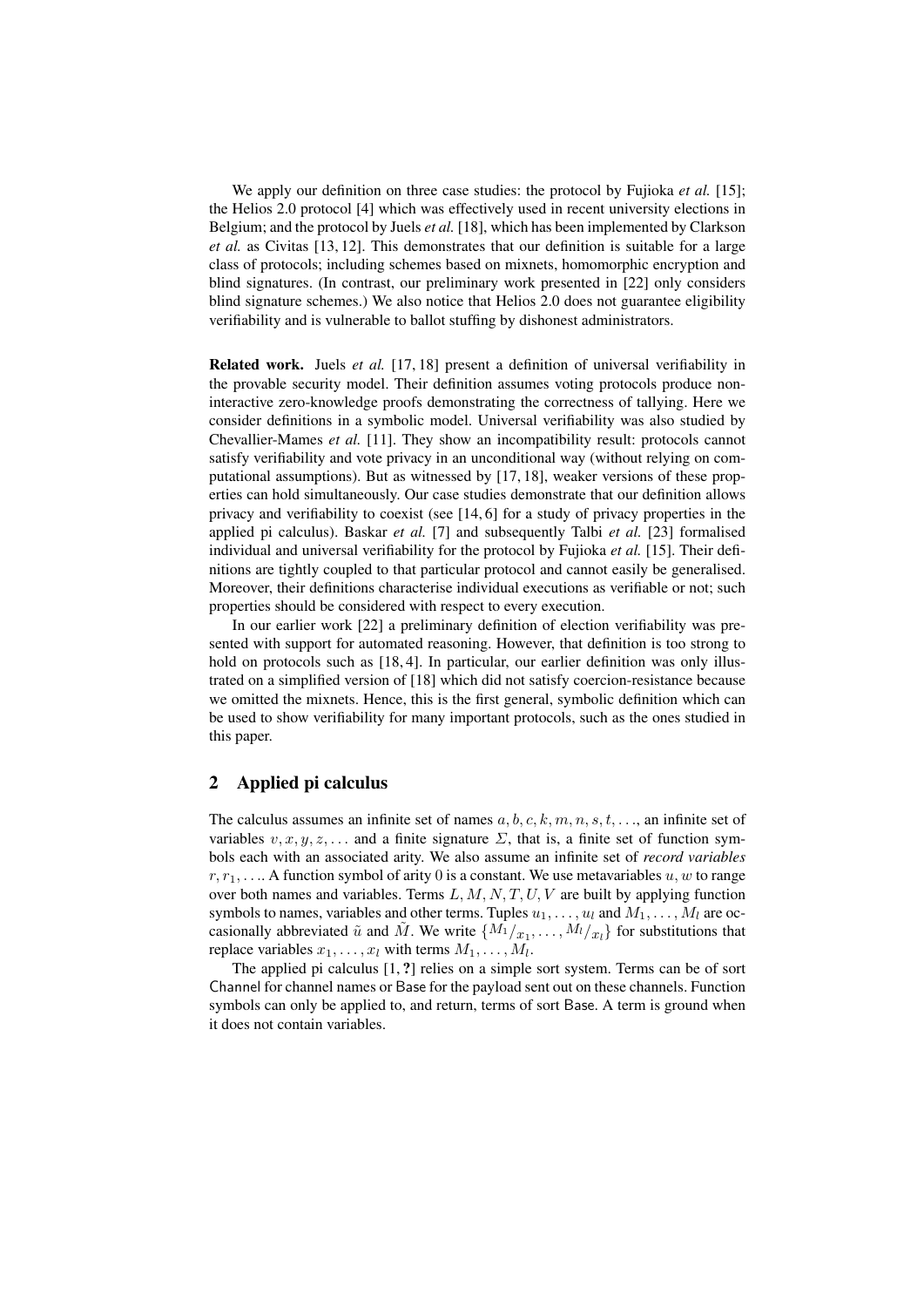The grammar for processes is shown in Figure 1 where  $u$  is either a name or variable of channel sort. Plain processes are standard constructs, except for the *record message* rec(r, M).P construct discussed below. Extended processes introduce *active substitutions* which generalise the classical let construct: the process  $\nu x.({M/x} | P)$  corresponds exactly to the process let  $x = M$  in P. As usual names and variables have scopes which are delimited by restrictions and by inputs. All substitutions are assumed to be cycle-free.

| $P,Q,R ::=$                          | processes        |               | $A, B, C ::=$ extended processes |
|--------------------------------------|------------------|---------------|----------------------------------|
| 0                                    | null process     |               | plain process                    |
| $P \mid Q$                           | parallel         | $A \mid B$    | parallel composition             |
| ΙP                                   | replication      | $\nu$ n.A     | name restriction                 |
| $\nu n.P$                            | name restriction | $\nu x. A$    | variable restriction             |
| $u(x)$ . $P$                         | message input    | $\{M/_{x}\}\$ | active substitution              |
| $\overline{u}\langle M \rangle.P$    | message output   |               |                                  |
| rec(r, M).P                          | record message   |               |                                  |
| if $M = N$ then P else Q conditional |                  |               |                                  |
|                                      |                  |               |                                  |

#### Fig. 1. Applied pi calculus grammar

A *frame*  $\varphi$  is an extended process built from 0 and active substitutions  $\{M_{\alpha}\};$ which are composed by parallel composition and restriction. The *domain* of a frame  $\varphi$ is the set of variables that  $\varphi$  exports. Every extended process A can be mapped to a frame  $\phi(A)$  by replacing every plain process in A with 0.

The record message construct rec $(r, M)$ . P introduces the possibility to enter special entries in frames. We suppose that the sort system ensures that  $r$  is a variable of record sort, which may only be used as a first argument of the rec construct or in the domain of the frame. Moreover, we make the global assumption that a record variable has a unique occurrence in each process. Intuitively, this construct will be used to allow a voter to privately record some information which she may later use to verify the election.

The sets of free and bound names and variables in process  $A$  are denoted by  $fn(A)$ ,  $bn(A), fv(A), bv(A).$  Similarly, we write  $fn(M), fv(M)$  for the names and variables in term M and  $rv(A)$  and  $rv(M)$  for the set of record variables in a process and a term. An extended process A is *closed* if  $fv(A) = \emptyset$ . A *context*  $C[\ ]$  is an extended process with a hole. An *evaluation context* is a context whose hole is not under a replication, a conditional, an input, or an output.

The signature  $\Sigma$  is equipped with an equational theory E, that is, a finite set of equations of the form  $M = N$ . We define  $=_E$  as the smallest equivalence relation on terms, that contains  $E$  and is closed under application of function symbols, substitution of terms for variables and bijective renaming of names. In this paper we tacitly assume that all signatures and equational theories contain the function symbols  $pair(\cdot, \cdot), fst(\cdot), snd(\cdot)$  and equations for pairing:

$$
fst(pair(x, y)) = x \qquad snd(pair(x, y)) = y
$$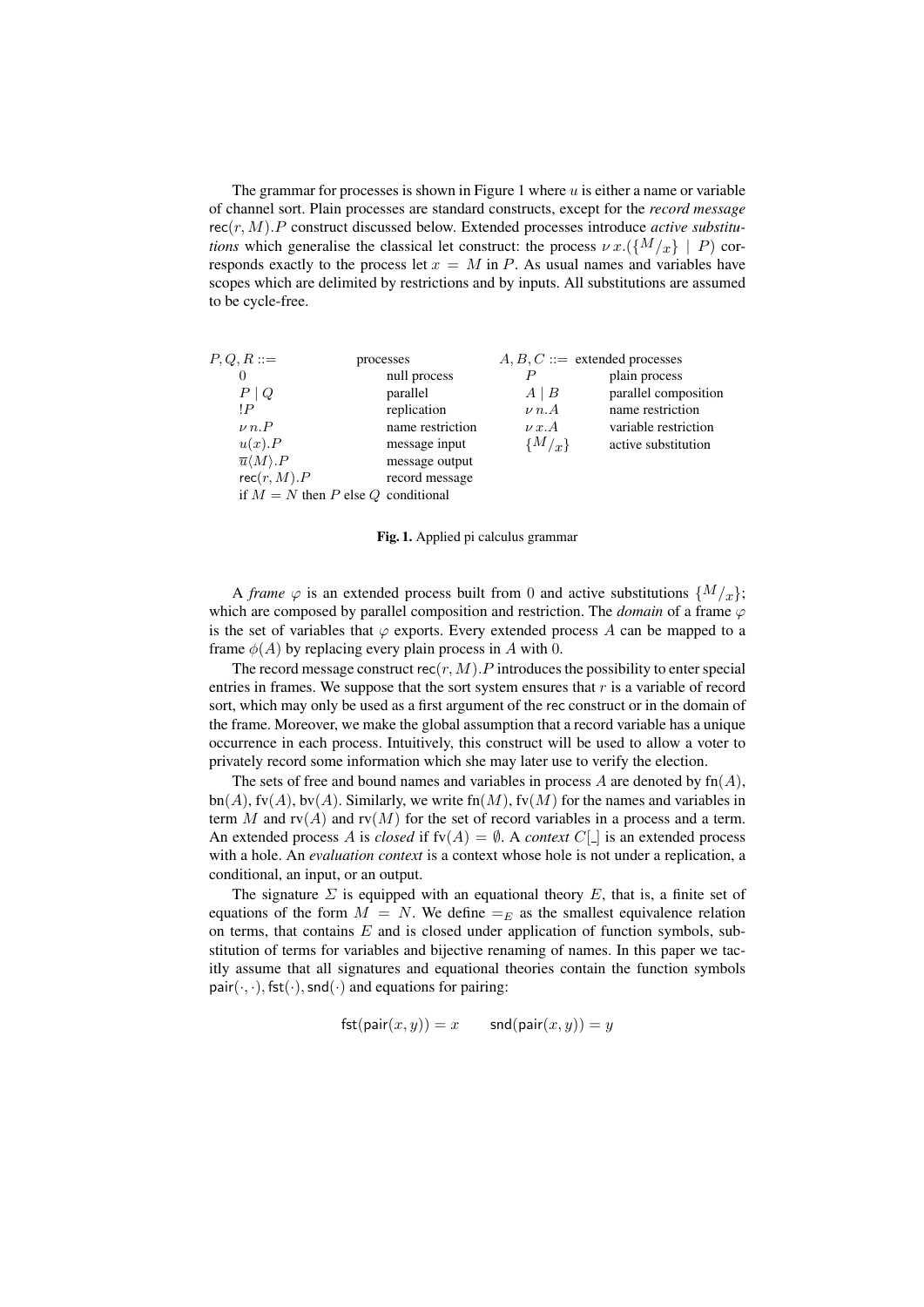as well as some constant  $\perp$ . As a convenient shortcut we then write  $(T_1, \ldots, T_n)$  for pair $(T_1,$  pair $(\ldots,$  pair $(T_n, \bot)) )$  and  $\pi_i(T)$  for fst $(\mathsf{snd}^{i-1}(T)).$ 

*Semantics.* The operational semantics of the applied pi calculus are defined with respect to the three relations: structural equivalence (≡), internal reductions (−→) and labelled reduction  $(\xrightarrow{\alpha} )$ . These semantics are standard and defined in [19]. We only illustrate them on an example (Figure 2). We write  $\implies$  for  $(\rightarrow^* \rightarrow^*)^*$ , that is, the reflexive transitive closure of the labelled reduction.

Let  $P = \nu a$ , b.rec $(r, a) \cdot \overline{c} \langle (a, b) \rangle \cdot c(x)$ . if  $x = a$  then  $\overline{c} \langle f(a) \rangle$ . Then we have that

$$
P \rightarrow \nu a, b.(\overline{c}\langle (a,b)\rangle \cdot c(x). \text{if } x = a \text{ then } \overline{c}\langle f(a)\rangle \mid \{^a/_r\})
$$
  
\n
$$
\equiv \nu a, b.(\nu y_1.(\overline{c}\langle y)\cdot c(x). \text{if } x = a \text{ then } \overline{c}\langle f(a)\rangle \mid \{^{(a,b)}/_y_1\}) \mid \{^a/_r\})
$$
  
\n
$$
\xrightarrow{\nu x.\overline{c}\langle x\rangle} \nu a, b.(\overline{c}\langle x). \text{if } x = a \text{ then } \overline{c}\langle f(a)\rangle \mid \{^{(a,b)}/_y_1\} \mid \{^a/_r\})
$$
  
\n
$$
\xrightarrow{\nu x.\overline{c}\langle \pi_1(y)\rangle} \nu a, b. (\text{if } a = a \text{ then } \overline{c}\langle f(a)\rangle \mid \{^{(a,b)}/_y_1\} \mid \{^a/_r\})
$$
  
\n
$$
\rightarrow \nu a, b.(\overline{c}\langle f(a)\rangle) \mid \{ \mid \{^{(a,b)}/_y_1\} \mid \{^a/_r\})
$$
  
\n
$$
\xrightarrow{\nu y_2.\overline{c}\langle y_2\rangle} \nu a, b. (\text{if } a = a \text{ then } \overline{c}\langle f(a)\rangle \mid \{^{(a,b)}/_y_1\} \mid \{^{f(a)}/_y_2\} \mid \{^a/_r\}
$$

Observe that labelled outputs are done by reference and extend the domain of the process's frame.

Fig. 2. A sequence of reductions in the applied pi semantics

### 3 Formalising voting protocols

As discussed in the introduction we want to explicitly specify the parts of the election protocol which need to be trusted. Formally the trusted parts of the voting protocol can be captured using a voting process specification.

Definition 1 (Voting process specification). *A* voting process specification *is a tuple*  $\langle V, A \rangle$  *where* V *is a plain process without replication and* A *is a closed evaluation context such that fv*( $V$ ) = {*v*} *and rv*( $V$ ) =  $\emptyset$ *.* 

For the purposes of individual verifiability the voter may rely on some data derived during the protocol execution. We keep track of all such values using the record construct (Definition 2).

Definition 2. *Let* rv *be an infinite list of distinct* record variables*. We define the function* R *on a finite process* P *without replication as*  $R(P) = R<sub>rv</sub>(P)$  *and, for all lists rv:* 

| $\mathsf{R}_{rv}(0)$                              | $\widehat{=} 0$                                                               |
|---------------------------------------------------|-------------------------------------------------------------------------------|
| $\mathsf{R}_{rv}(P\mid Q)$                        | $\widehat{=}$ R <sub>odd(rv)</sub> $(P)$   R <sub>even(rv)</sub> $(Q)$        |
| $R_{rv}(\nu n.P)$                                 | $\widehat{=} \nu$ n.rec(head(rv), n). $R_{tail(rv)}(P)$                       |
| $\mathsf{R}_{rv}(u(x).P)$                         | $\widehat{=} u(x)$ .rec(head(rv), x). $R_{tail(rv)}(P)$                       |
| $\mathsf{R}_{rv}(\overline{u}\langle M\rangle.P)$ | $\widehat{=}\overline{u}\langle M\rangle.R_{rv}(P)$                           |
|                                                   | $R_{rv}(if M = N then P else Q) \cong if M = N then R_{rv}(P) else R_{rv}(Q)$ |
|                                                   |                                                                               |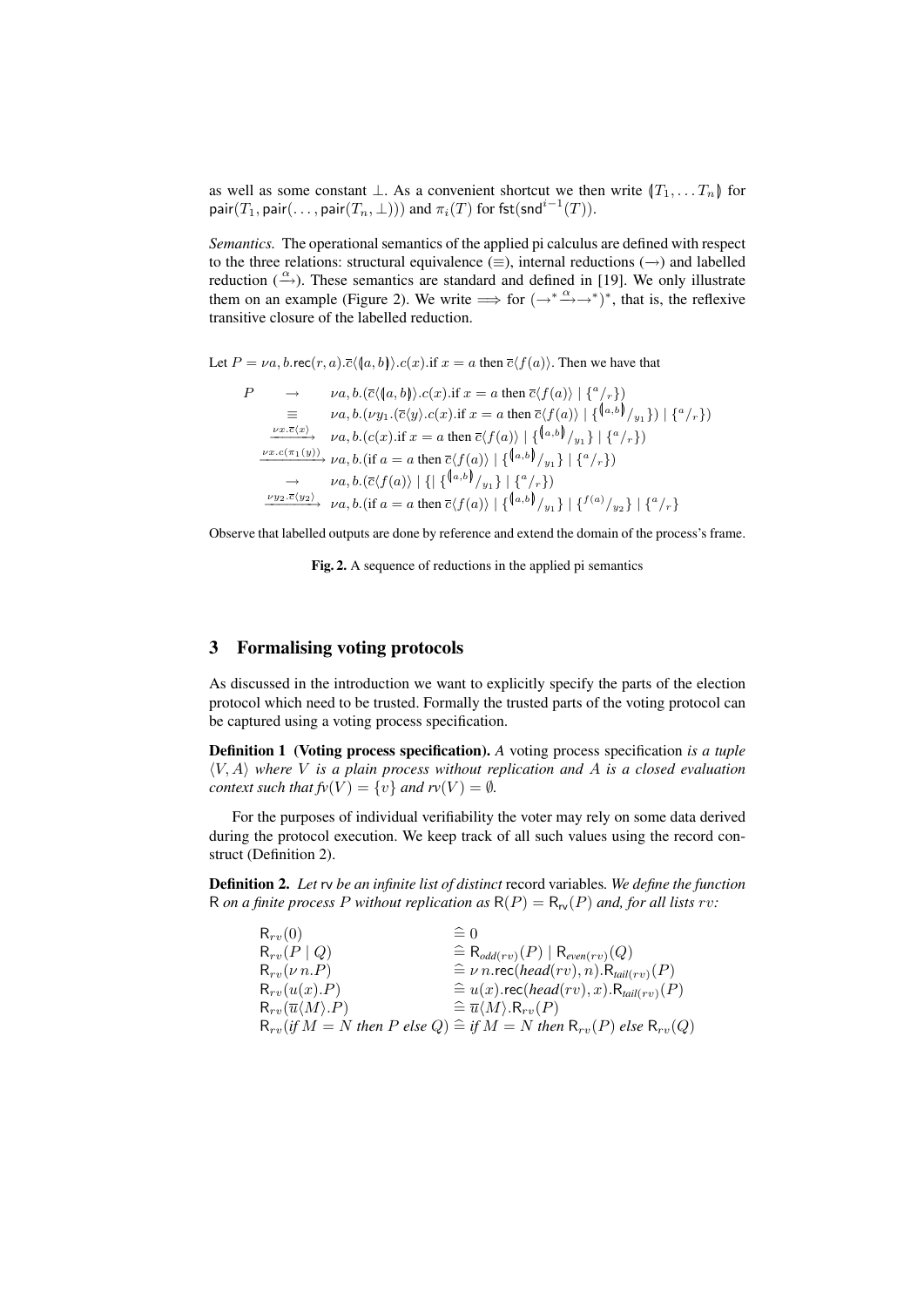*where the functions head and tail are the usual ones for lists, and odd (resp. even) returns the list of elements in odd (resp. even) position.*

In the above definition odd and even are used as a convenient way to split an infinite list into two infinite lists.

Given a sequence of record variables  $\tilde{r}$ , we denote by  $\tilde{r}_i$  the sequence of variables obtained by indexing each variable in  $\tilde{r}$  with i. A voting process can now be constructed such that the voter V records the values constructed and input during execution.

**Definition 3.** *Given a voting process specification*  $\langle V, A \rangle$ *, integer*  $n \in \mathbb{N}$ *, and names*  $s_1, \ldots, s_n$ , we build the augmented voting process  $\mathsf{VP}_n^+(s_1, \ldots, s_n) = A[V_1^+] \cdots$  $V_n^+$ ] where  $V_i^+ = R(V) \{ {}^{s_i} / {}_v \} \{ {}^{r_i} / {}_r \mid r \in r \nu(R(V)) \}.$ 

The process  $VP_n^+(s_1,\ldots,s_n)$  models the voting protocol for n voters casting votes  $s_1, \ldots, s_n$ , who privately record the data that may be needed for verification using record variables  $\tilde{r}_i$ .

# 4 Election verifiability

We formalise election verifiability using three tests  $\Phi^{IV}$ ,  $\Phi^{UV}$ ,  $\Phi^{EV}$ . Formally, a test is built from conjunctions and disjunctions of *atomic tests* of the form  $(M =_{E} N)$  where  $M, N$  are terms. Tests may contain variables and will need to hold on frames arising from arbitrary protocol executions. We now recall the purpose of each test and assume some naming conventions about variables.

*Individual verifiability:* The test  $\Phi^{IV}$  allows a voter to identify her ballot in the bulletin board. The test has:

- $-$  a variable v referring to a voter's vote.
- $-$  a variable  $w$  referring to a voter's public credential.
- some variables  $x, \bar{x}, \hat{x}, \dots$  expected to refer to global public values pertaining to the election, *e.g.*, public keys belonging to election administrators.
- $-$  a variable y expected to refer to the voter's ballot on the bulletin board.
- some record variables  $r_1, \ldots, r_k$  referring to the voter's private data.

*Universal verifiability:* The test  $\Phi^{UV}$  allows an observer to check that the election outcome corresponds to the ballots in the bulletin board. The test has:

- a tuple of variables  $\tilde{v} = (v_1, \ldots, v_n)$  referring to the declared outcome.
- some variables  $x, \bar{x}, \hat{x}, \dots$  as above.
- a tuple  $\tilde{y} = (y_1, \ldots, y_n)$  expected to refer to all the voters' ballots on the bulletin board.
- some variables  $z, \bar{z}, \hat{z}, \ldots$  expected to refer to outputs generated during the protocol used for the purposes of universal and eligibility verification.

*Eligibility verifiability:* The test  $\Phi^{EV}$  allows an observer to check that each ballot in the bulletin board was cast by a unique registered voter. The test has:

- a tuple  $\tilde{w} = (w_1, \ldots, w_n)$  referring to public credentials of eligible voters.
- a tuple  $\tilde{y}$ , variables  $x, \bar{x}, \hat{x}, \dots$  and variables  $z, \bar{z}, \hat{z}, \dots$  as above.

The remainder of this section will focus on the individual and universal aspects of our definition; eligibility verifiability will be discussed in Section 5.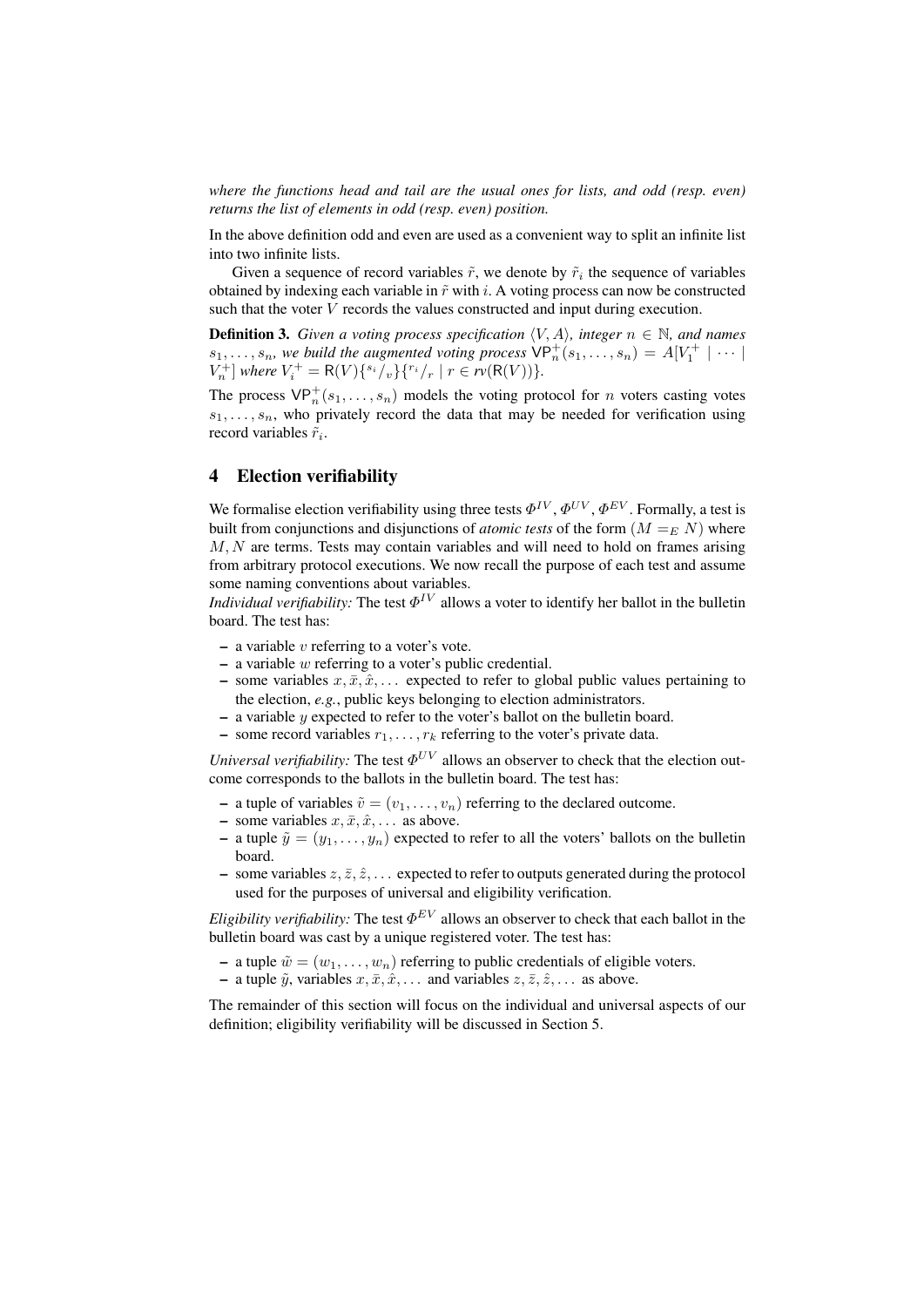#### 4.1 Individual and universal verifiability

The tests suitable for the purposes of election verifiability have to satisfy certain conditions: if the tests succeed, then the data output by the election is indeed valid (*soundness*); and there is a behaviour of the election authority which produces election data satisfying the tests (*effectiveness*). Formally these requirements are captured by the definition below. We write  $\tilde{T} \simeq \tilde{T}'$  to denote that the tuples  $\tilde{T}$  and  $\tilde{T}'$  are a permutation of each other modulo the equational theory, that is, we have  $\tilde{T} = T_1, \dots, \tilde{T}_n, \tilde{T}' = T'_1, \dots, T'_n$ and there exists a permutation  $\chi$  on  $\{1, \ldots, n\}$  such that for all  $1 \leq i \leq n$  we have  $T_i =_E T'_{\chi(i)}.$ 

**Definition 4 (Individual and universal verifiability).** *A voting specification*  $\langle V, A \rangle$ *satisfies* individual and universal verifiability *if for all*  $n \in \mathbb{N}$  *there exist tests*  $\Phi^{IV}$ ,  $\Phi^{UV}$  $satisfies$  individual and universal verifiability *if for all*  $n \in \mathbb{N}$  *there exist tests*  $\Phi^{IV}, \Phi^{UV}$ *such that*  $fn(\Phi^{IV}) = fn(\Phi^{UV}) = rv(\Phi^{UV}) = \emptyset$ *,*  $rv(\Phi^{IV}) \subseteq rv(R(V))$ *, and for all names*  $\tilde{s} = (s_1, \ldots, s_n)$  *the conditions below hold. Let*  $\tilde{r} = r v(\Phi^{IV})$  *and*  $\Phi_i^{IV} =$  $\varPhi^{IV}\{^{s_i/rangle_v,\tilde{r}_i/\tilde{r}\}.$ 

*Soundness. For all contexts* C and processes B such that  $C[\mathsf{VP}_n^+(s_1,\ldots,s_n)] \Longrightarrow B$ *and*  $\phi(B) \equiv \nu \tilde{n} \cdot \sigma$ , we have:

$$
\forall i, j. \quad \Phi_i^{IV} \sigma \wedge \Phi_j^{IV} \sigma \Rightarrow i = j \tag{1}
$$

$$
\Phi^{UV}\sigma \wedge \Phi^{UV}\{\tilde{v}'/\tilde{v}\}\sigma \Rightarrow \tilde{v}\sigma \simeq \tilde{v}'\sigma \tag{2}
$$

$$
\bigwedge_{1 \leq i \leq n} \Phi_i^{IV} \{ y_i/y \} \sigma \wedge \Phi^{UV} \sigma \implies \tilde{s} \simeq \tilde{v} \sigma \tag{3}
$$

Effectiveness. There exists a context  $C$  and a process  $B$ , such that  $C[\mathsf{VP}^+_n(s_1,\ldots,s_n)]$  $\implies$  B,  $\phi(B) \equiv \nu \tilde{n} \cdot \sigma$  and

 $\overline{1}$ 

$$
\bigwedge_{1 \leq i \leq n} \Phi_i^{IV} \{ y_i/y \} \sigma \wedge \Phi^{UV} \sigma \tag{4}
$$

An individual voter should verify that the test  $\Phi^{IV}$  holds when instantiated with her vote  $s_i$ , the information  $\tilde{r}_i$  recorded during the execution of the protocol and some bulletin board entry. Indeed, Condition (1) ensures that the test will hold for at most one bulletin board entry. (Note that  $\Phi_i^{IV}$  and  $\Phi_j^{IV}$  are evaluated with the same ballot  $y\sigma$ provided by  $C[\_]$ .) The fact that her ballot is counted will be ensured by  $\Phi^{UV}$  which should also be tested by the voter. An observer will instantiate the test  $\Phi^{UV}$  with the bulletin board entries  $\tilde{y}$  and the declared outcome  $\tilde{v}$ . Condition (2) ensures the observer that  $\Phi^{UV}$  only holds for a single outcome. Condition (3) ensures that if a bulletin board contains the ballots of voters who voted  $s_1, \ldots, s_n$  then  $\Phi^{UV}$  only holds if the declared outcome is (a permutation of) these votes. Finally, Condition (4) ensures that there exists an execution where the tests hold. In particular this allows us to verify whether the protocol can satisfy the tests when executed as expected. This also avoids tests which are always false and would make Conditions (1)-(3) vacuously hold.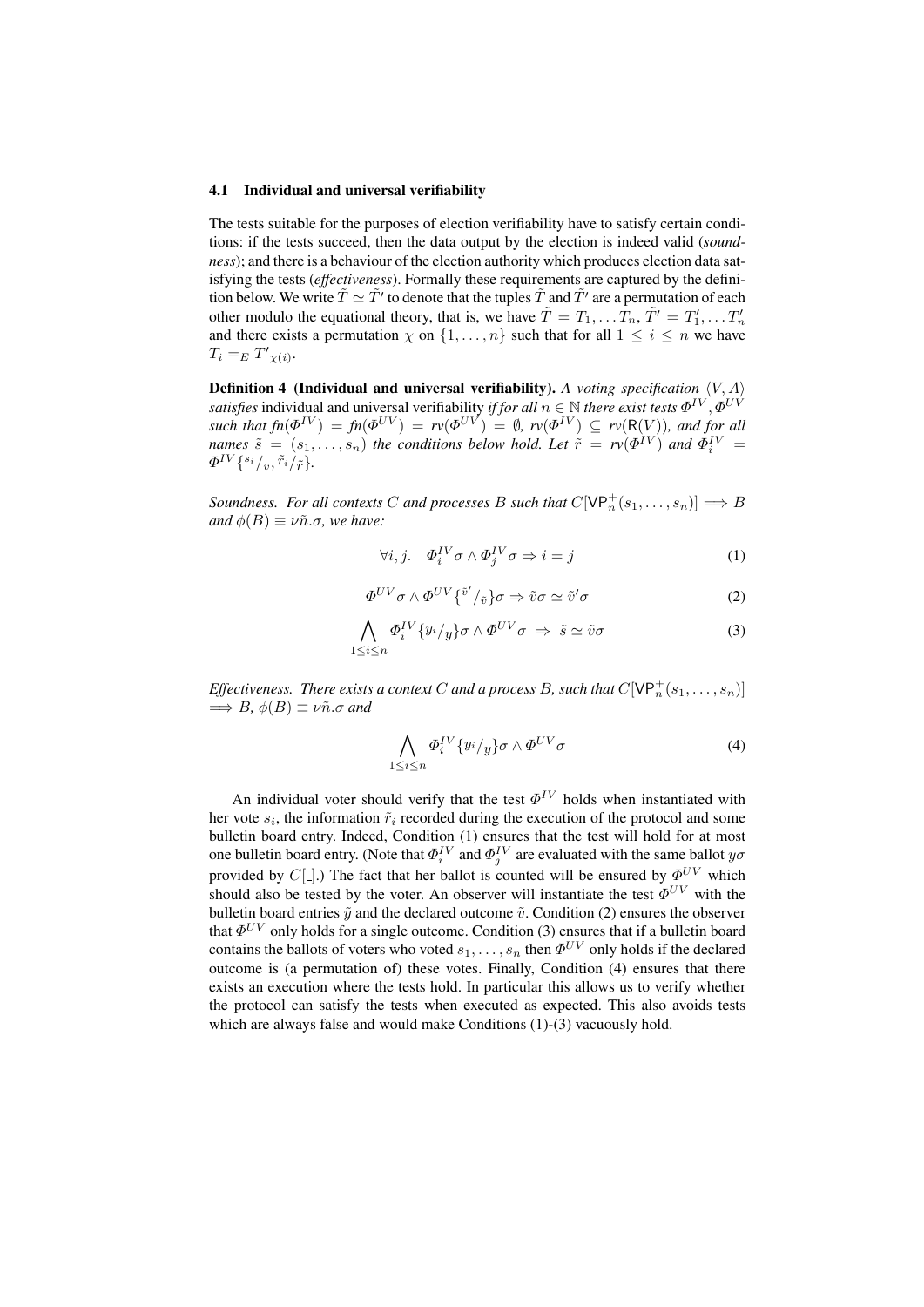#### 4.2 Case study: FOO

The FOO protocol, by Fujioka, Okamoto & Ohta [15], is an early scheme based on blind signatures and has been influential for the design of later protocols.

*How FOO works.* The voter first computes her ballot as a commitment to her vote  $m' =$ commit $(rnd, v)$  and sends the signed blinded ballot sign $(sk_V, \text{blind}(rnd', m'))$  to the registrar. The registrar checks that the signature belongs to an eligible voter and returns  $sign(sk_R, blind(rnd', m'))$ , the blind signed ballot. The voter verifies the registrar's signature and unblinds the message to recover her ballot signed by the registrar  $m =$  $sign(sk_R, m')$ . The voter then posts her signed ballot to the bulletin board. Once all votes have been cast the tallier verifies all the entries and appends an identifier  $\ell$  to each valid entry. The voter then checks the bulletin board for her entry, the triple  $(\ell, m', m)$ , and appends the commitment factor  $rnd$ . Using  $rnd$  the tallier opens all of the ballots and announces the declared outcome.

*Equational theory.* We model blind signatures and commitment as follows.

checksign(pk(x), sign(x, y)) = true getmsg(sign(x, y)) = y unblind(y, sign(x, blind(y, z))) = sign(x, z) unblind(x, blind(x, y)) = y  $open(x, commit(x, y)) = y$ 

*Model in applied pi.* The parts of the protocol that need to be trusted for achieving verifiability are surprisingly simple (Definition 5). The name rnd models the randomness that is supposed to be used to compute the commitment of the vote. All a voter needs to ensure is that the randomness used for the commitment is fresh. To ensure verifiability, all other operations such as computing the commitment, blinding and signing can be performed by the untrusted terminal.

**Definition 5.** *The voting process specification*  $\langle V_{\text{foo}}, A_{\text{foo}} \rangle$  *is defined as* 

 $V_{\text{foo}} \hat{=} \nu \, \text{rnd} \cdot \overline{c} \langle \text{rnd} \rangle$  and  $A_{\text{foo}}[.] \hat{=}$ .

*Individual and universal verifiability.* We define the tests

$$
\Phi^{IV} \doteq y =_E (r, \text{commit}(r, v)) \qquad \Phi^{UV} \doteq \bigwedge_{1 \leq i \leq n} v_i =_E \text{open}(\pi_1(y), \pi_2(y))
$$

Intuitively, a bulletin board entry  $y$  should correspond to the pair formed of the random generated by voter  $i$  and commitment to her vote.

**Theorem 1.**  $\langle V_{\text{foo}}, A_{\text{foo}} \rangle$  *satisfies individual and universal verifiability.* 

#### 4.3 Case study: Helios 2.0

Helios 2.0 [4] is an open-source web-based election system, based on homomorphic tallying of encrypted votes. It allows the secret election key to be distributed amongst several trustees, and supports distributed decryption of the election result. It also allows independent verification by voters and observers of election results. Helios 2.0 was successfully used in March 2009 to elect the president of the Catholic University of Louvain, an election that had 25,000 eligible voters.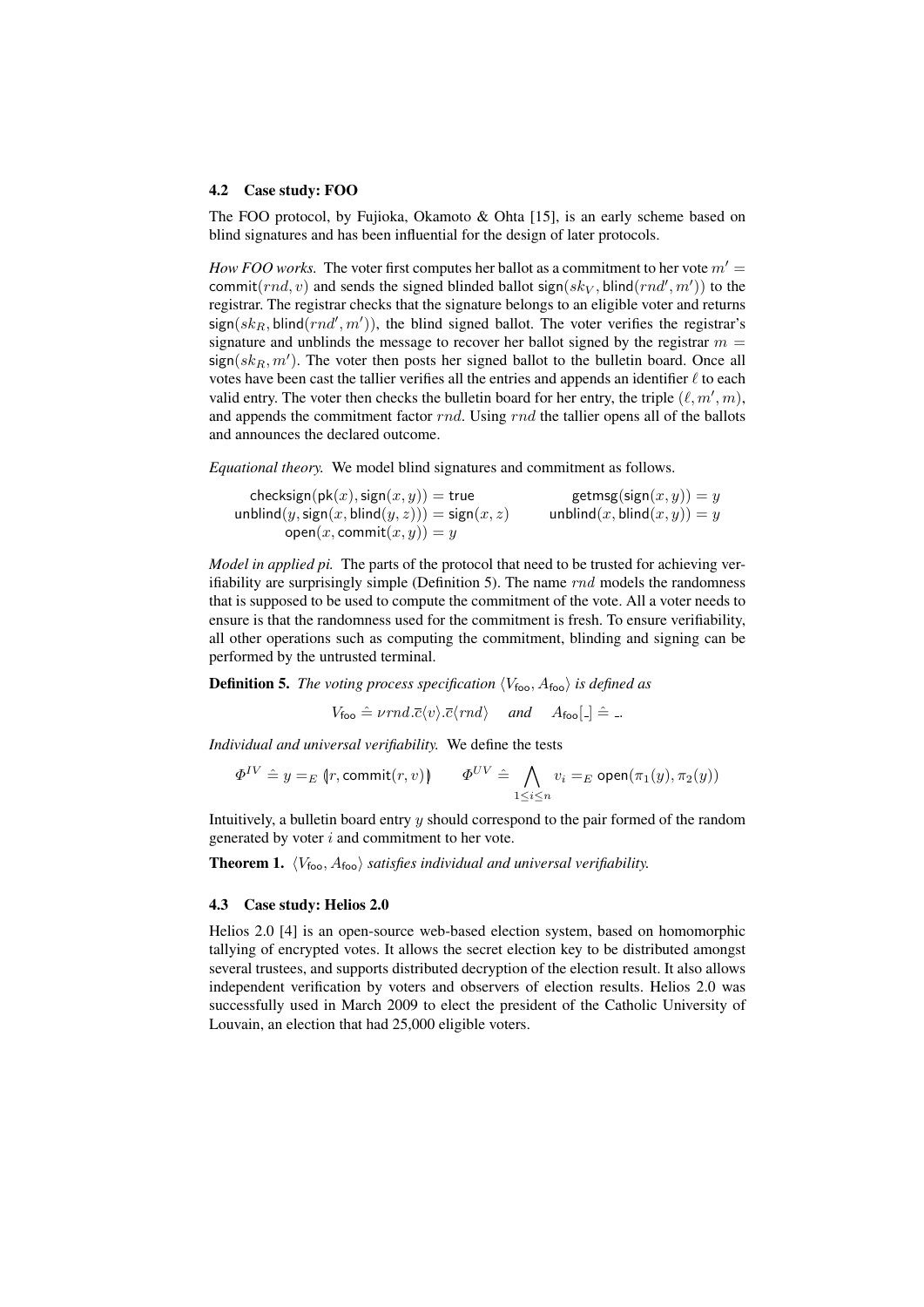*How Helios works.* An election is created by naming a set of trustees and running a protocol that provides each of them with a share of the secret part of a public key pair. The public part of the key is published. Each of the eligible voters is also provided with a private pseudo-identity. The steps that participants take during a run of Helios are as follows.

- 1. To cast a vote, the user runs a browser script that inputs her vote and creates a ballot that is encrypted with the public key of the election. The ballot includes a ZKP that the ballot represents an allowed vote (this is needed because the ballots are never decrypted individually).
- 2. The user can audit the ballot to check if it really represents a vote for her chosen candidate; if she elects to do this, the script provides her with the random data used in the ballot creation. She can then independently verify that the ballot was correctly constructed, but the ballot is now invalid and she has to create another one.
- 3. When the voter has decided to cast her ballot, the voter's browser submits it along with her pseudo-identity to the server. The server checks the ZKPs of the ballots, and publishes them on a bulletin board.
- 4. Individual voters can check that their ballots appear on the bulletin board. Any observer can check that the ballots that appear on the bulletin board represent allowed votes, by checking the ZKPs.
- 5. The server homomorphically combines the ballots, and publishes the encrypted tally. Anyone can check that this tally is done correctly.
- 6. The server submits the encrypted tally to each of the trustees, and obtains their share of the decryption key for that particular ciphertext, together with a proof that the key share is well-formed. The server publishes these key shares along with the proofs. Anyone can check the proofs.
- 7. The server decrypts the tally and publishes the result. Anyone can check this decryption.

*Equational theory.* We use a signature in which penc( $x_{\text{pk}}, x_{\text{rand}}, x_{\text{text}}$ ) denotes the encryption with key  $x_{pk}$  and random  $x_{rand}$  of the plaintext  $x_{text}$ , and  $x_{ciph}*y_{ciph}$  denotes the homomorphic combination of ciphertexts  $x_{\text{ciph}}$  and  $y_{\text{ciph}}$  (the corresponding operation on plaintexts is written + and on randoms  $\circ$ ). The term ballot Pf( $x_{\text{pk}}, x_{\text{rand}}, s, x_{\text{ballot}}$ ) represents a proof that the ballot  $x_{\text{ballot}}$  contains some name s and random  $x_{\text{rand}}$  with respect to key  $x_{\rm pk}$ ; decKey( $x_{\rm sk}$ ,  $x_{\rm ciph}$ ) is a decryption key for  $x_{\rm ciph}$  w.r.t. public key  $pk(x_{sk})$ ; and decKeyPf( $x_{sk}$ ,  $x_{ciph}$ ,  $x_{dk}$ ) is a proof that  $x_{dk}$  is a decryption key for  $x_{ciph}$ w.r.t. public key pk( $x_{sk}$ ). We use the equational theory that asserts that  $+, *, \circ$  are commutative and associative, and includes the equations:

$$
\begin{aligned}\n\text{dec}(x_{\text{sk}}, \text{penc}(\text{pk}(x_{\text{sk}}), x_{\text{rand}}, x_{\text{text}})) &= x_{\text{text}} \\
\text{dec}(\text{decKey}(x_{\text{sk}}, ciph), ciph) &= x_{\text{plain}} \\
\text{where } ciph &= \text{penc}(\text{pk}(x_{\text{sk}}), x_{\text{rand}}, x_{\text{plain}}) \\
\text{penc}(x_{\text{old}}, y_{\text{old}}), y_{\text{old}}(x_{\text{old}}, y_{\text{old}}) &= \text{penc}(x_{\text{old}}, y_{\text{old}}) \\
\end{aligned}
$$

 $penc(x_{pk}, y_{rand}, y_{text}) * penc(x_{pk}, z_{rand}, z_{text}) = penc(x_{pk}, y_{rand} \circ z_{rand}, y_{text} + z_{text})$ checkBallotPf( $x_{\text{pk}}$ , ballot, ballotPf( $x_{\text{pk}}$ ,  $x_{\text{rand}}$ ,  $s$ , ballot)) = true where  $ballot = \text{penc}(x_{\text{pk}}, x_{\text{rand}}, s)$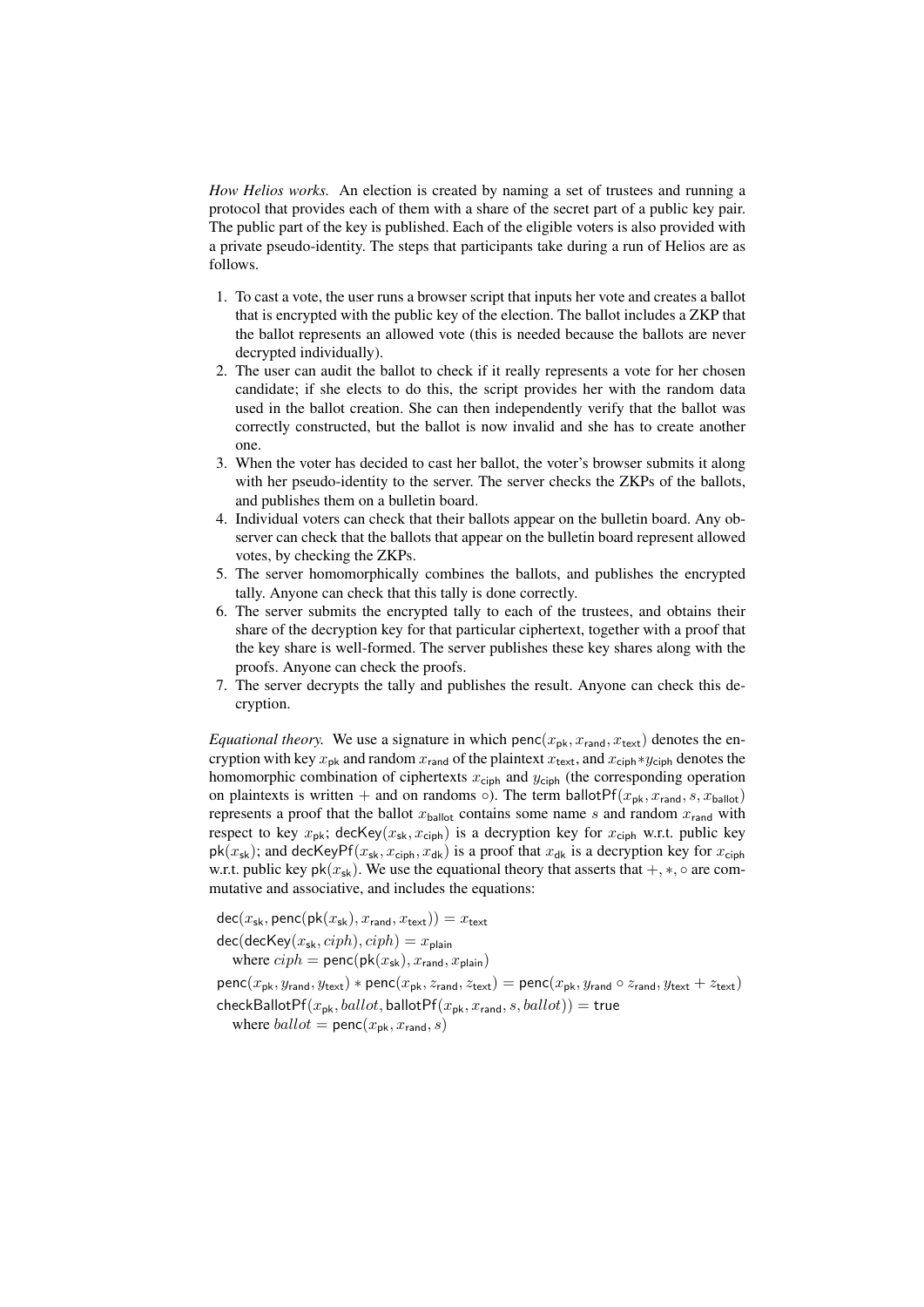checkDecKeyPf( $pk(x_{sk})$ ,  $ciph$ ,  $dk$ , decKeyPf( $x_{sk}$ ,  $ciph$ ,  $dk$ )) = true where  $ciph = \text{penc}(\text{pk}(x_{\text{sk}}), x_{\text{rand}}, x_{\text{plain}})$  and  $dk = \text{deckey}(x_{\text{sk}}, ciph)$ 

Note that in the equation for checkBallotPf  $s$  is a name and not a variable. As the equational theory is closed under bijective renaming of names this equation holds for any name, but fails if one replaces the name by a term,  $e.g., s + s$ . We suppose that all names are possible votes but give the possibility to check that a voter does not include a term  $s + s$  which would add a vote to the outcome.

*Model in applied pi.* The parts of the system that are not verifiable are:

- The script that constructs the ballot. Although the voter cannot verify it, the trust in this script is motivated by the fact that she is able to audit it.
- The trustees. Although the trustees' behaviour cannot be verified, voters and observers may want to trust them because trust is distributed among them.

Hence, we include these two components in the context  $A_{helios}$  of our voting process specification.

**Definition 6.** *The voting process specification*  $\langle V_{helios}, A_{helios} \rangle$  *is defined where* 

 $V_{\text{helios}} \mathrel{\hat=} d(x_{\text{pid}}) . \overline{d} \langle v \rangle . \ d(x_{\text{ballot}}) . \ d(x_{\text{ballotpf}}) . \overline{c} \langle (w, x_{\text{ballot}}, x_{\text{ballotpf}}) \rangle$  $A_{\sf helios}[\mathbin{\ldotp}] \ \hat{=} \ \nu sk, d. \ \bigl( \bar{c} \langle \mathsf{pk}(sk) \rangle \mid (!ppid. \ \overline{d} \langle pid \rangle) \mid (!B) \mid T \mid \mathbin{\ldotp} \bigl)$  $B \doteq \nu m. d(x_{\text{vote}}).\overline{d}\langle \textsf{penc}(\textsf{pk}(sk), m, x_{\text{vote}})\rangle.$  $\overline{d}\langle \mathsf{ballotPf}(\mathsf{pk}(sk), m, x_\mathsf{vote}, \mathsf{penc}(\mathsf{pk}(sk), m, x_\mathsf{vote})) \rangle$  $T \triangleq c(x_{\text{tally}})$ .  $\overline{c}(\text{decKey}(sk, x_{\text{tally}}))$ , decKeyPf(sk,  $x_{\text{tally}},$  decKey(sk,  $x_{\text{tally}}))$ ))

We suppose that the inputs of  $x_{\text{pid}}$ ,  $x_{\text{ballot}}$  and  $x_{\text{ballotof}}$  are stored in record variables  $r_{pid}$ ,  $r_{\text{ballot}}$  and  $r_{\text{ballot}}$  respectively. The voter  $V_{\text{helios}}$  receives her voter id pid on a private channel. She sends her vote on the channel to  $A_{helios}$ , which creates the ballot for her. She receives the ballot and sends it (paired with  $pid$ ) to the server.  $A_{helios}$  represents the parts of the system that are required to be trusted. It publishes the election key and issues voter ids. It includes the ballot creation script  $B$ , which receives a voter's vote, creates a random  $m$  and forms the ballot, along with its proof, and returns it to the voter.  $A_{helios}$  also contains the trustee T, which accepts a tally ciphertext and returns a decryption key for it, along with the proof that the decryption key is correct. We assume the trustee will decrypt any ciphertext (but only one).

The untrusted server is assumed to publish the election data. We expect the frame to define the election public key as  $x_{pk}$  and the individual  $pid$ 's and ballots as  $y_i$  for each voter *i*. It also contains the homomorphic tally  $z_{\text{tally}}$  of the encrypted ballots, and the decryption key  $z_{\text{deckey}}$  and its proof of correctness  $z_{\text{deckeyPf}}$  obtained from the trustees. When the protocol is executed as expected the resulting frame should have substitution  $\sigma$  such that

$$
\begin{array}{ll} y_i\sigma=\left(pid_i,\text{penc}(\text{pk}(sk),m_i,v_i),\text{ballotPf}(\text{pk}(sk),m_i,v_i,\text{penc}(\text{pk}(sk),m_i,v_i))\right)\\ x_{pk}\sigma=\text{pk}(sk) & z_{\text{tally}}\sigma=\pi_2(y_1)*\cdots*\pi_2(y_n)\sigma\\ z_{\text{deckley}}\sigma=\text{deckley}(sk,z_{\text{tally}})\sigma & z_{\text{deckeyPf}}\sigma=\text{deckeyPf}(sk,z_{\text{tally}},z_{\text{deckey}})\sigma \end{array}
$$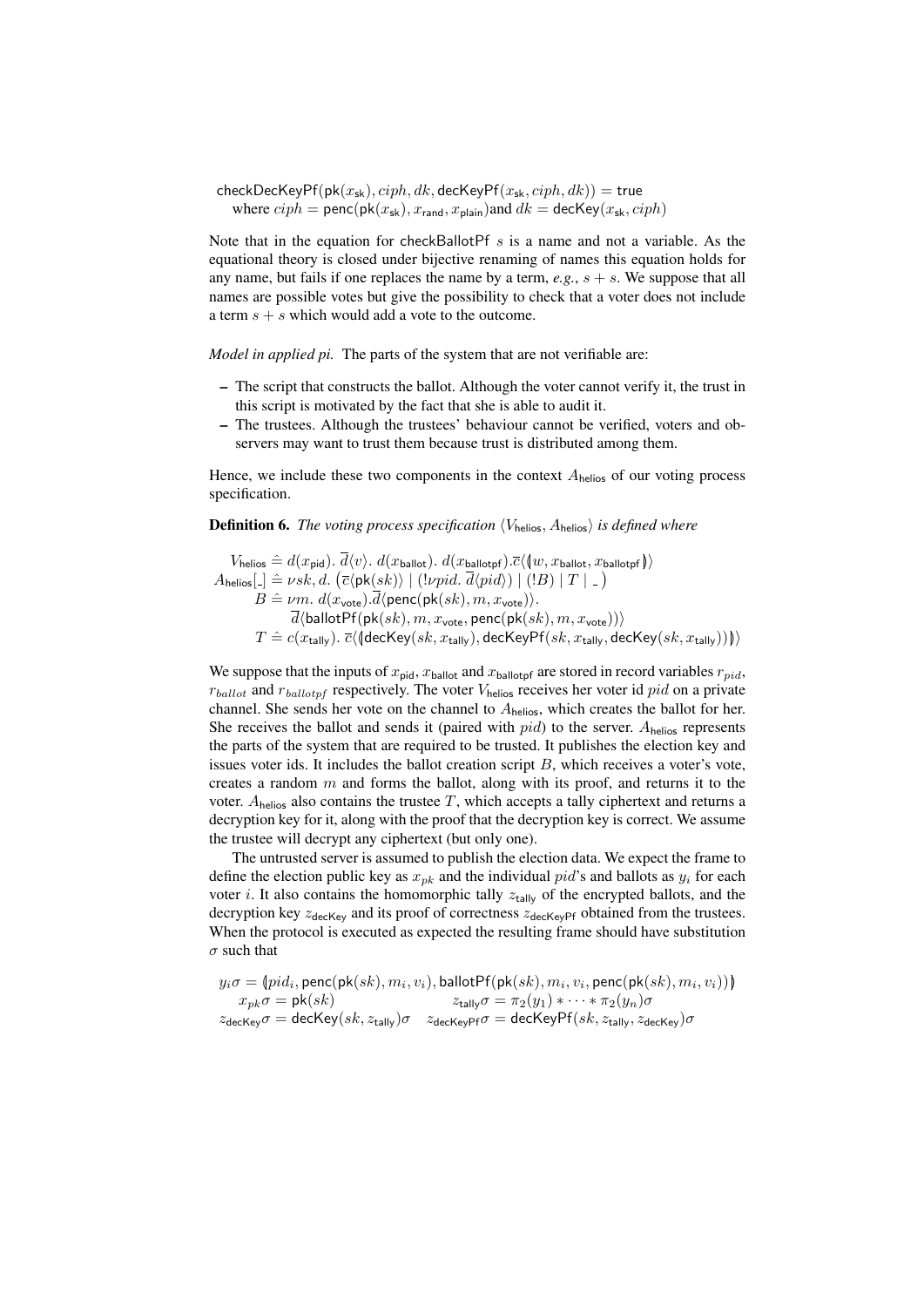*Individual and universal verifiability.* The tests  $\Phi^{IV}$  and  $\Phi^{UV}$  are introduced for verifiability purposes. Accordingly, given  $n \in \mathbb{N}$  we define:

$$
\begin{array}{l} \Phi^{IV} \mathrel{\widehat{=}} y =_E \left( r_{pid}, r_{ballot}, r_{ballotpf} \right) \\ \Phi^{UV} \mathrel{\widehat{=}} z_{\text{tally}} =_E \pi_2(y_1) * \cdots * \pi_2(y_n) \\ \wedge \bigwedge_{i=1}^n (\text{checkBallotPf}(x_{\text{pk}}, \pi_2(y_i), \pi_3(y_i)) =_E \text{ true}) \\ \wedge \text{checkDecKeyPf}(x_{\text{pk}}, z_{\text{tally}}, z_{\text{deckKeyPf}}) =_E \text{ true} \\ \wedge v_1 + \cdots + v_n =_E \text{dec}(z_{\text{deckey}}, z_{\text{tally}}) \end{array}
$$

**Theorem 2.**  $\langle V_{helios}, A_{helios} \rangle$  *satisfies individual and universal verifiability.* 

# 5 Eligibility verifiability

To fully capture *election verifiability*, the tests  $\Phi^{IV}$  and  $\Phi^{UV}$  must be supplemented by a test  $\Phi^{EV}$  that checks eligibility of the voters whose votes have been counted. We suppose that the public credentials of eligible voters appear on the bulletin board.  $\Phi^{EV}$ allows an observer to check that only these individuals (that is, those in posession of credentials) cast votes, and at most one vote each.

**Definition 7 (Election verifiability).** A voting specification  $\langle V, A \rangle$  satisfies election verifiability *if for all*  $n \in \mathbb{N}$  *there exist tests*  $\Phi^{IV}$ ,  $\Phi^{UV}$ ,  $\Phi^{EV}$  *such that fn*( $\Phi^{IV}$ ) =  $fn(\Phi^{UV}) = fn(\Phi^{EV}) = rv(\Phi^{UV}) = rv(\Phi^{EV}) = \emptyset$ ,  $rv(\Phi^{IV}) \subseteq rv(R(V))$ , and for all *names*  $\tilde{s} = (s_1, \ldots, s_n)$  *we have:* 

- 1. The tests  $\Phi^{IV}$  and  $\Phi^{UV}$  satisfy each of the conditions of Definition 4;
- *2. The additional conditions 5, 6, 7 and 8 below hold.*

Let 
$$
\tilde{r} = rv(\Phi^{IV}), \Phi_i^{IV} = \Phi^{IV} \{ s_i/_v, \tilde{r}_i / \tilde{r}, y_i / y \}, X = fv(\Phi^{EV}) \cdot \text{dom}(\mathsf{VP}_n^+(s_1, \ldots, s_n))
$$

*Soundness. For all contexts* C and processes B such that  $C[\mathsf{VP}_n^+(s_1,\ldots,s_n)] \Longrightarrow B$ *and*  $\phi(B) \equiv \nu \tilde{n} \cdot \sigma$ *, we have:* 

$$
\Phi^{EV}\sigma \wedge \Phi^{EV} \{^{x'} / _x \mid x \in X \backslash \tilde{y} \} \sigma \Rightarrow \tilde{w}\sigma \simeq \tilde{w}'\sigma \tag{5}
$$

$$
\bigwedge_{1 \leq i \leq n} \Phi_i^{IV} \sigma \wedge \Phi^{EV} {\{\tilde{w}' / \tilde{w}\}} \sigma \quad \Rightarrow \quad \tilde{w} \sigma \simeq \tilde{w}' \sigma \tag{6}
$$

$$
\Phi^{EV}\sigma \wedge \Phi^{EV} \{^{x'} /_{x} \mid x \in X \backslash \tilde{w} \} \sigma \Rightarrow \tilde{y}\sigma \simeq \tilde{y}'\sigma \tag{7}
$$

Effectiveness. There exists a context C and a process B such that  $C[\mathsf{VP}_{\mathsf{n}}^+(s_1,\ldots,s_n)]$  $\implies$  *B*,  $\phi$ (*B*)  $\equiv \nu \tilde{n} \cdot \sigma$  and

$$
\bigwedge_{1 \leq i \leq n} \Phi_i^{IV} \sigma \wedge \Phi^{UV} \sigma \wedge \Phi^{EV} \sigma \tag{8}
$$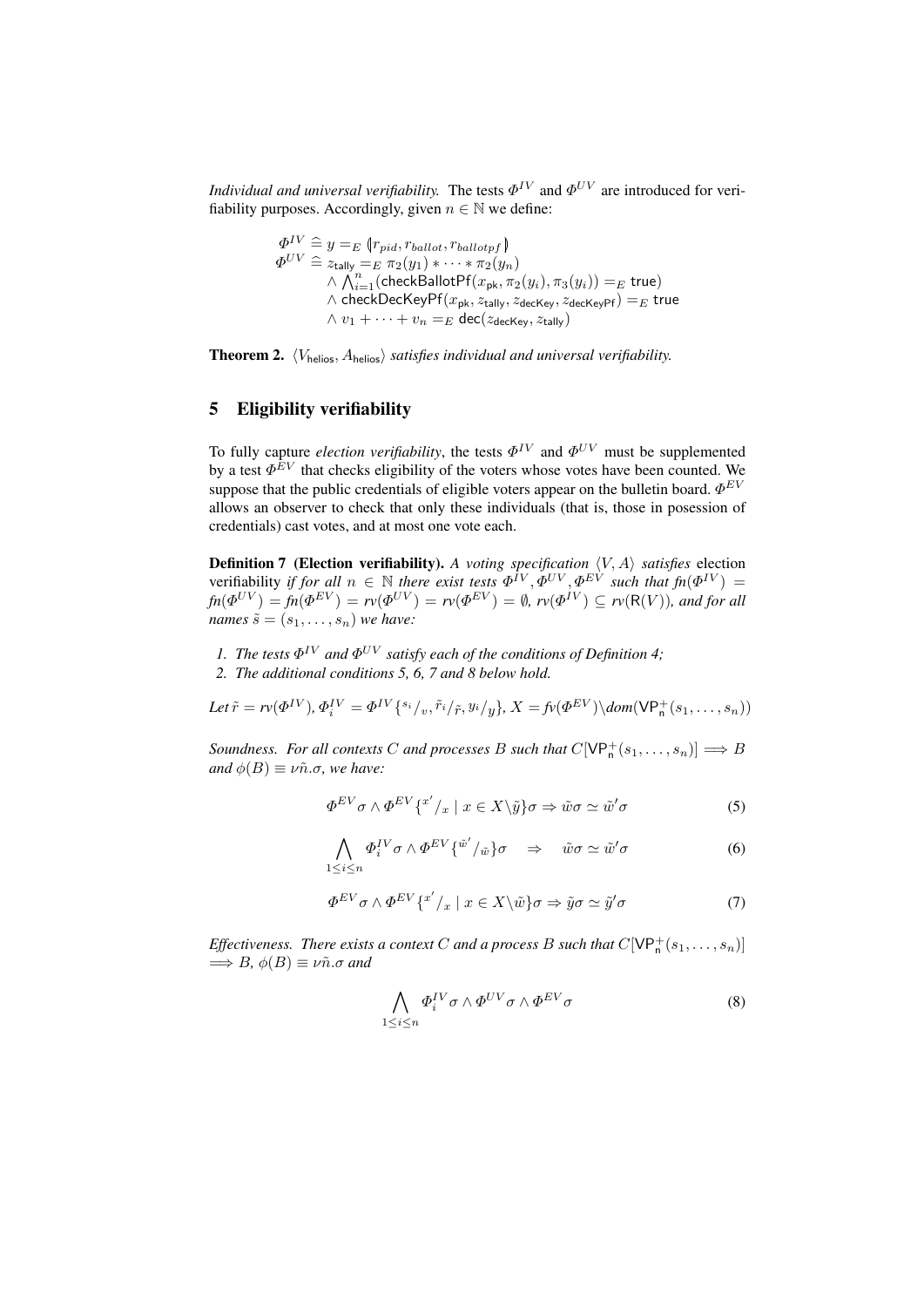The test  $\Phi^{EV}$  is instantiated by an observer with the bulletin board. Condition (5) ensures that, given a set of ballots  $\tilde{y}\sigma$ , provided by the environment,  $\Phi^{EV}$  succeeds only for one list of voter public credentials. Condition (6) ensures that if a bulletin board contains the ballots of voters with public credentials  $\tilde{w}\sigma$  then  $\Phi^{EV}$  only holds on a permutation of these credentials. Condition (7) ensures that, given a set of credentials  $\tilde{w}$ , only one set of bulletin board entries  $\tilde{y}$  are accepted by  $\Phi^{EV}$  (observe that for such a strong requirement to hold we expect the voting specification's frame to contain a public key, to root trust). Finally, the effectiveness condition is similar to Condition (4) of the previous section.

### 5.1 Case study: JCJ-Civitas

The protocol due to Juels *et al.* [18] is based on mixnets and was implemented by Clarkson *et al.* [13, 12] as an open-source voting system called Civitas.

*How JCJ-Civitas works.* An election is created by naming a set of registrars and talliers. The protocol is divided into four phases:*setup*,*registration*, *voting* and *tallying*. We now detail the steps of the protocol, starting with the setup phase.

1. The registrars (resp. talliers) run a protocol which constructs a public key pair and distributes a share of the secret part amongst the registrars' (resp. talliers'). The public part  $pk(sk_T$ ) (resp.  $pk(sk_R$ )) of the key is published. The registrars also construct a distributed signing key pair  $ssk_R$ , pk( $ssk_R$ ).

The registration phase then proceeds as follows.

- 2. The registrars generate and distribute voter credentials: a private part  $d$  and a public part penc(pk( $sk_R$ ),  $m'', d$ ) (the probabilistic encryption of d under the registrars' public key  $pk(sk_R)$ ). This is done in a distributed manner, so that no individual registrar learns the value of any private credential d.
- 3. The registrars publish the signed public voter credentials.
- 4. The registrars announce the candidate list  $\tilde{t} = (t_1, \ldots, t_l)$ .

The protocol then enters the voting phase.

5. Each voter selects her vote  $s \in \tilde{t}$  and computes two ciphertexts  $M = \text{penc}(t)$  $pk(sk_T), m, s)$  and  $M' = \text{penc}(pk(sk_R), m', d)$  where  $m, m'$  are nonces. M contains her vote and  $M'$  her credential. In addition, the voter constructs a non-interactive zero-knowledge proof of knowledge demonstrating the correct construction of her ciphertexts and validity of the candidate ( $s \in \tilde{t}$ ). (The ZKP provides protection against coercion resistance, by preventing forced abstention attacks via a *write in*, and binds the two ciphertexts for eligibility verifiability.) The voter derives her ballot as the triple consisting of her ciphertexts and zero-knowledge proof and posts it to the bulletin board.

After some predefined deadline the tallying phase commences.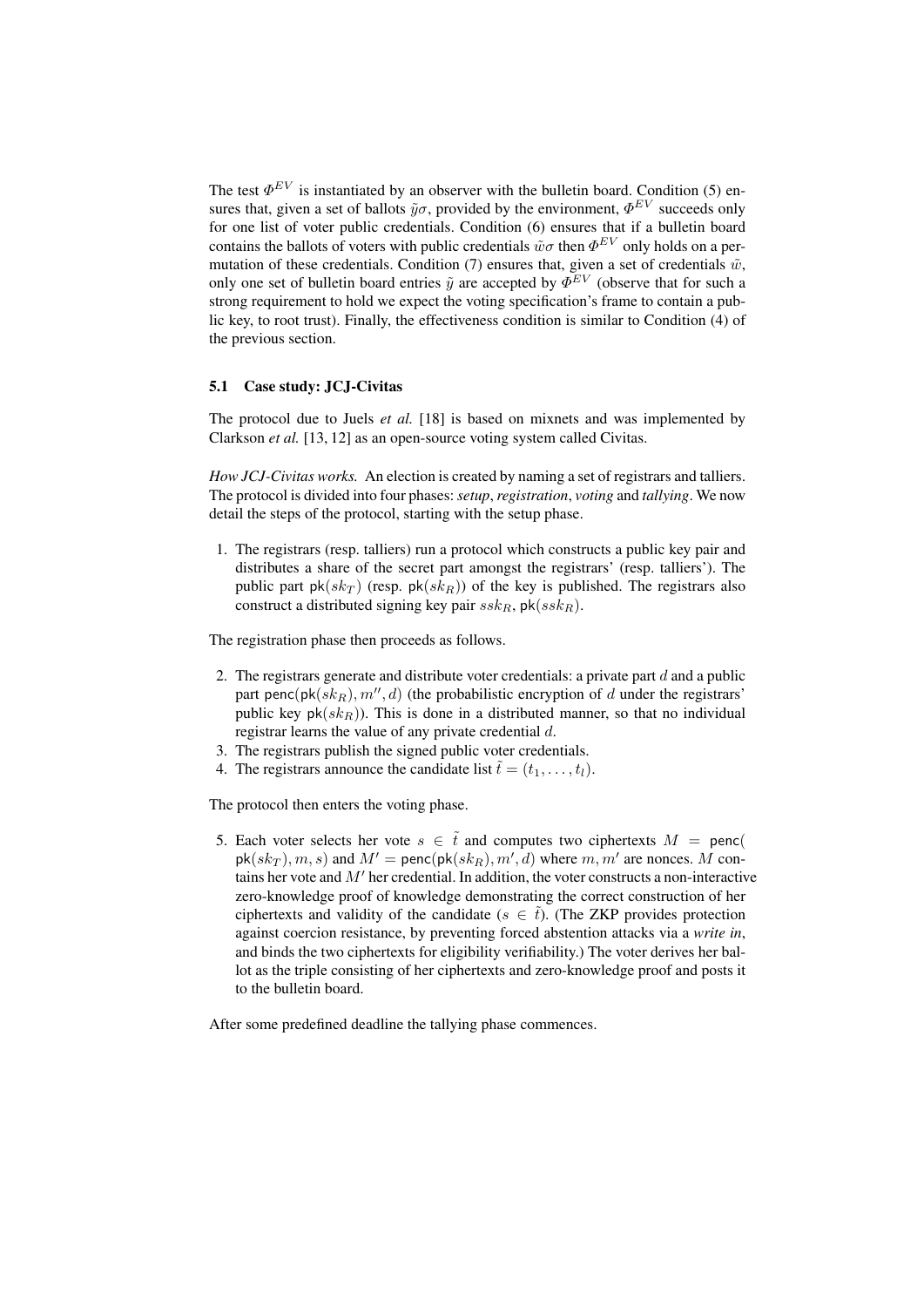- 6. The talliers read the  $n'$  ballots posted to the bulletin board by voters (that is, the triples consisting of the two ciphertexts and the zero-knowledge proof) and discards any entries for which the zero-knowledge proof does not hold.
- 7. The elimination of re-votes is performed on the ballots using pairwise *plaintext equality tests* (PET) on the ciphertexts containing private voter credentials. (A PET [16] is a cryptographic predicate which allows a keyholder to provide a proof that two ciphertexts contain the same plaintext.) Re-vote elimination is performed in a verifiable manner with respect to some publicly defined policy, *e.g.*, by the order of ballots on the bulletin board.
- 8. The talliers perform a verifiable re-encryption mix on the ballots (ballots consist of a vote ciphertext and a public credential ciphertext; the link between both is preserved by the mix.) The mix ensures that a voter cannot trace her vote, allowing the protocol to achieve coercion-resistance.
- 9. The talliers perform a verifiable re-encryption mix on the list of public credentials published by the registrars. This mix anonymises public voter credentials, breaking any link with the voter for privacy purposes.
- 10. Ballots based on invalid credentials are weeded using PETs between the mixed ballots and the mixed public credentials. Both have been posted to the bulletin board. (Using PETs the correctness of weeding is verifiable.)
- 11. Finally, the talliers perform a verifiable decryption and publish the result.

*Equational theory.* The protocol uses a variant of the ElGamal encryption scheme [18]. Accordingly we adopt the signature and associated equational theory from the Helios case study. We model the ZK proof demonstrating correct construction of the voter's ciphertexts, re-encryption and PETs by the equations

$$
\text{checkBallot}(\text{ballot}(\text{followF}(\mathit{x_{\textrm{pk}}},\mathit{x_{\textrm{rand}},\mathit{x_{\textrm{text}}},\mathit{x'_{\textrm{pkt}}},\mathit{x'_{\textrm{rand}},\mathit{x'_{\textrm{text}}}),}\\ \text{penc}(\mathit{x_{\textrm{pk}},\mathit{x_{\textrm{rand}}},\mathit{x_{\textrm{text}}}),\text{penc}(\mathit{x'_{\textrm{pk}},\mathit{x'_{\textrm{rand}}},\mathit{x'_{\textrm{text}}}) ) = \textrm{true}\\ \text{renc}(\mathit{y_{\textrm{rand}}},\text{penc}(\text{pk}(\mathit{x_{\textrm{sk}}}),\mathit{x_{\textrm{rand}},\mathit{x_{\textrm{text}}}) ) = \text{penc}(\text{pk}(\mathit{x_{\textrm{sk}}}),f(\mathit{x_{\textrm{rand}}},\mathit{y_{\textrm{rand}}}),\mathit{x_{\textrm{text}}}) }\\ \text{pet}(\text{pet}\text{Pf}(\mathit{x_{\textrm{sk}}},\textit{ciph},\textit{ciph}'),\textit{ciph},\textit{ciph} ') = \textrm{true}\\
$$

where  $ciph \hat{=}$  penc(pk( $x_{sk}$ ),  $x_{rand}$ ,  $x_{text}$ ) and  $ciph' \hat{=}$  penc(pk( $x_{sk}$ ),  $x'_{rand}$ ,  $x_{text}$ ). In addition we consider verifiable re-encryption mixnets and introduce for each permutation  $\chi$  on  $\{1, \ldots, n\}$  the equation:

$$
\mathsf{checkMix}(\mathsf{mixPf}(x_{\mathsf{ciph},1},\ldots,x_{\mathsf{ciph},n},ciph_1,\ldots,ciph_n,z_{\mathsf{rand},1},\ldots,z_{\mathsf{rand},n}),
$$

$$
x_{\mathsf{ciph},1},\ldots,x_{\mathsf{ciph},n},ciph_1,\ldots,ciph_n) = \mathsf{true}
$$

where  $ciph_i \triangleq \text{renc}(z_{\text{rand},i}, x_{\text{ciph},\chi(i)})$ . We also define re-encryption of pairs of ciphertexts and introduce for each permutation  $\chi$  on  $\{1, \ldots, n\}$  the equation

$$
\mathsf{checkMixPair}(\mathsf{mixPair}(f([x_1, x_1'], \dots, (x_n, x_n'), (c_1, c_1'), \dots, (c_n, c_n'),
$$
  

$$
(z_1, z_1'), \dots, (z_n, z_n')), (x_1, x_1'), \dots, (x_n, x_n'), (c_1, c_1'), \dots, (c_n, c_n')) = \mathsf{true}
$$

where  $c_i \triangleq \text{renc}(z_i, x_{\chi(i)})$  and  $c'_i \triangleq \text{renc}(z'_i, x'_{\chi(i)})$ .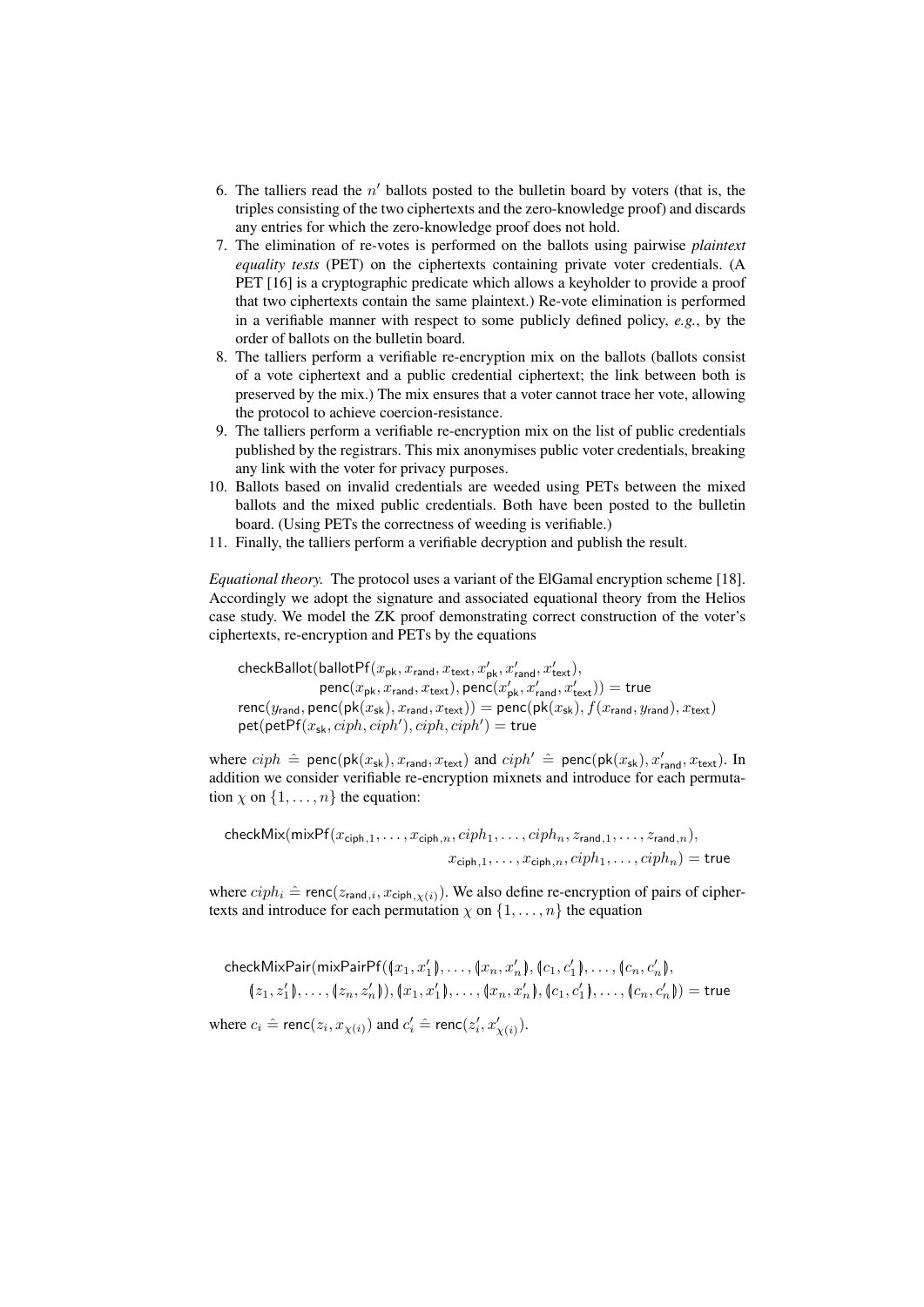*Model in applied pi.* We make the following trust assumptions for verifiability

- The voter is able to construct her ballot; that is, she is able to generate nonces  $m, m'$ , construct her ciphertexts and generate a zero-knowledge proof.
- $-$  The registrars construct distinct credentials  $d$  for each voter and construct the voter's public credential correctly. (The latter assumption can be dropped if the registrars provides a proof that the public credential is correctly formed [18].) The registrars keep the private part of the signing key secret.

Although neither voters nor observers can verify that the registrars adhere to such expectations, they trust them because trust is distributed. The trusted components are modelled by the voting process specification  $\langle A_{\text{jc}} |, V_{\text{jc}} \rangle$  (Definition 8). The context  $A_{\text{jc}}$  distributes private keys on a private channel, launches an unbounded number of registrar processes and publishes the public keys of both the registrars and talliers. The registrar  $R$  constructs a fresh private credential  $d$  and sends the private credential along with the signed public part (that is,  $sign(ssk_R, penc(x_{pk_R}, m'', d))$ ) to the voter; the registrar also publishes the signed public credential on the bulletin board. The voter  $V_{\text{[c]}}$ receives the private and public credentials from the registrar and constructs her ballot; that is, the pair of ciphertexts and a zero-knowledge proof demonstrating their correct construction.

**Definition 8.** *The voting process specification*  $A_{\text{icj}}$ ,  $V_{\text{icj}}$  *is defined where:* 

$$
A_{\rm jcj} \hat{=} \nu a, \, \text{ssk}_R.(!R \mid \{ \text{pk}(s k_R) / \mathcal{P}_{\text{pk}_R}, \text{pk}(s k_R) / \mathcal{P}_{\text{spk}_R}, \text{pk}(s k_T) / \mathcal{P}_{\text{pk}_T} \} \mid .)
$$
\n
$$
V_{\rm jcj} \hat{=} \nu m, m'.a(x_{\text{cred}}).let \, ciph = \text{penc}(x_{\text{pk}_T}, m, v) \, \text{in}
$$
\n
$$
let \, ciph' = \text{penc}(x_{\text{pk}_R}, m', \pi_1(x_{\text{cred}})) \, \text{in}
$$
\n
$$
let \, zkp = \text{ballotPf}(x_{\text{pk}_T}, m, v, x_{\text{pk}_R}, m', \pi_1(x_{\text{cred}})) \, \text{in}
$$
\n
$$
\bar{c} \langle (ciph, ciph', zkp) \rangle
$$
\n
$$
R \hat{=} \nu d, m''. let \, sig = \text{sign}(ss k_R, \text{penc}(x_{\text{pk}_R}, m', d)) \, \text{in } \bar{a} \langle (d, sig) \rangle. \bar{c} \langle sig \rangle
$$

*Election verifiability.* We suppose the recording function uses record variables  $\tilde{r}$  =  $(r_{cred}, r_m, r_{m'}) = \text{rv}(\text{R}(V))$  (corresponding to the variable  $x_{cred}$  and names m, m' in the process V). Accordingly, given  $n \in \mathbb{N}$  we define:

$$
\begin{array}{rl} \varPhi^{IV} &\cong& y=_E(\text{penc}(x_{\text{pk}_\text{T}},r_m,v),\text{penc}(x_{\text{pk}_\text{R}},r_{m'},\pi_1(r_{\text{cred}})),\\ &&\text{ballotPf}(x_{\text{pk}_\text{T}},r_m,v,x_{\text{pk}_\text{R}},r_{m'},\pi_1(r_{\text{cred}})))\wedge\\ w = \pi_2(r_{\text{cred}})\\ \varPhi^{UV} &\cong& \text{checkMixPair}(z_{\text{mixPair}}\text{pair},(\pi_1(y_1),\pi_2(y_1)),\dots,(\pi_1(y_n),\pi_2(y_n)),\\ &&\qquad z_{\text{bal},1},\dots,z_{\text{bal},n}) =_E \text{ true}\\ &&\wedge \bigwedge_{i=1}^n \text{dec}(z_{\text{decKey},i},\pi_1(z_{\text{bal},i})) =_E v_i\\ &&\wedge \bigwedge_{i=1}^n \text{checkDecKeyPf}(x_{\text{pk}_\text{T}},\pi_1(z_{\text{bal},i}),z_{\text{decKey},i},z_{\text{decPf},i}) =_E \text{ true}\\ &&\varPhi^{EV} \cong \bigwedge_{i=1}^n \text{checkBallot}(\pi_3(y_i),\pi_1(y_i),\pi_2(y_i))\\ &&\wedge \text{checkMixPair}(z_{\text{mixPair}}\text{pr},(\pi_1(y_1),\pi_2(y_1)),\dots,(\pi_1(y_n),\pi_2(y_n)),\\ &&\qquad z_{\text{bal},1},\dots,z_{\text{bal},n}) =_E \text{ true}\\ &&\wedge \bigwedge_{i=1}^n \text{pet}(z_{\text{petPf},i},\pi_2(z_{\text{bal},i}),\hat{z}_{\text{cred},i}) =_E \text{ true}\\ &&\wedge \big(z_{\text{cred},1},\dots,z_{\text{cred},n}\big) \cong (\hat{z}_{\text{cred},1},\dots,\hat{z}_{\text{cred},n})\\ &&\wedge \text{checkMix}(z_{\text{mixPf}},\text{getmsg}(w_1),\dots,\text{getmsg}(w_n),z_{\text{cred},1},\dots,z_{\text{cred},n}) =_E \text{ true}\\ &&\wedge \bigwedge_{i=1}^n \text{checksign}(x_{\text{spk},i},w_i) \end{array}
$$

**Theorem 3.**  $\langle A_{\text{jcj}}, V_{\text{jcj}} \rangle$  *satisfies election verifiability.*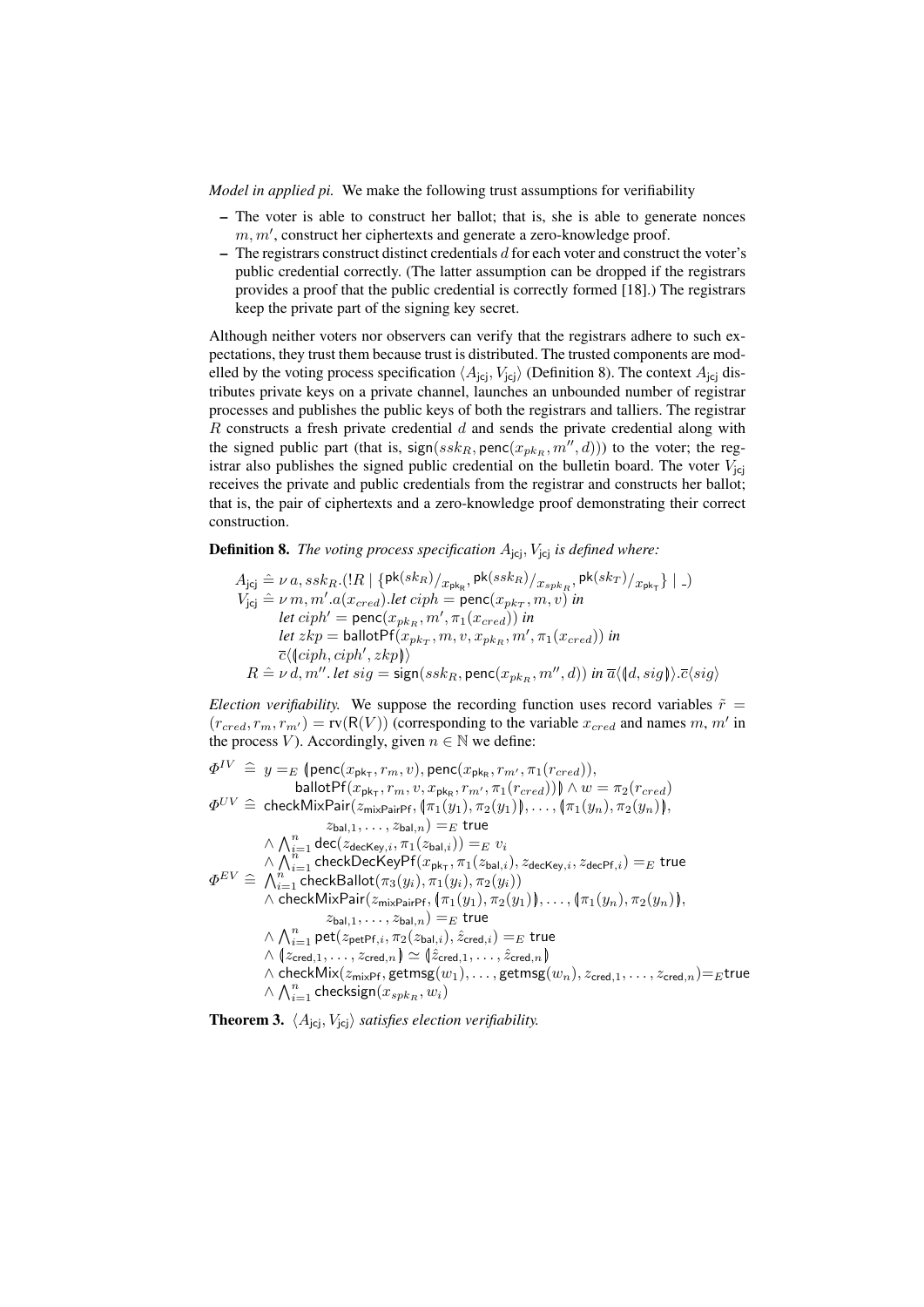## 6 Conclusion

We present a symbolic definition of election verifiability which allows us to precisely identify which parts of a voting system need to be trusted for verifiability. The suitability of systems can then be evaluated and compared on the basis of trust assumptions. We also consider eligibility verifiability, an aspect of verifiability that is often neglected and satisfied by only a few protocols, but nonetheless an essential mechanism to detect ballot stuffing. We have applied our definition to three protocols: FOO, which uses blind signatures; Helios 2.0, which is based on homomorphic encryption, and JCJ-Civitas, which uses mixnets and anonymous credentials. For each of these protocols we discuss the trust assumptions that a voter or an observer needs to make for the protocol to be verifiable. Since Helios 2.0 and JCJ-Civitas have been implemented and deployed, we believe our formalisation is suitable for analysing real world election systems.

### Acknowledgements

We are particularly grateful to Michael Clarkson for careful reading of our preliminary formal definition of election verifiability. His comments provided useful guidance for the definition we present here.

# References

- 1. M. Abadi and C. Fournet. Mobile values, new names, and secure communication. In *POPL'01: Proc. 28th ACM Symposium on Principles of Programming Languages*, pages 104–115, New York, USA, 2001. ACM.
- 2. B. Adida. *Advances in Cryptographic Voting Systems*. PhD thesis, MIT, 2006.
- 3. B. Adida. Helios: Web-based open-audit voting. In *Proc. 17th Usenix Security Symposium*, pages 335–348. USENIX Association, 2008.
- 4. B. Adida, O. de Marneffe, O. Pereira, and J.-J. Quisquater. Electing a university president using open-audit voting: Analysis of real-world use of Helios. In *Electronic Voting Technology/Workshop on Trustworthy Elections (EVT/WOTE)*, 2009.
- 5. R. Anderson and R. Needham. Programming Satan's Computer. In Jan van Leeuwen, editor, *Computer Science Today: Recent Trends and Developments*, volume 1000 of *LNCS*, pages 426–440. Springer, 1995.
- 6. M. Backes, C. Hritcu, and M. Maffei. Automated verification of remote electronic voting protocols in the applied pi-calculus. In *CSF'08: Proc. 21st IEEE Computer Security Foundations Symposium*, pages 195–209, Washington, USA, 2008. IEEE.
- 7. A. Baskar, R. Ramanujam, and S. P. Suresh. Knowledge-based modelling of voting protocols. In *TARK'07: Proc. 11th International Conference on Theoretical Aspects of Rationality and Knowledge*, pages 62–71. ACM, 2007.
- 8. D. Bowen. Secretary of State Debra Bowen Moves to Strengthen Voter Confidence in Election Security Following Top-to-Bottom Review of Voting Systems. California Secretary of State, press release DB07:042 http://www.sos.ca.gov/elections/voting\_ systems/ttbr/db07\_042\_ttbr\_system\_decisions\_release.pdf, August 2007.